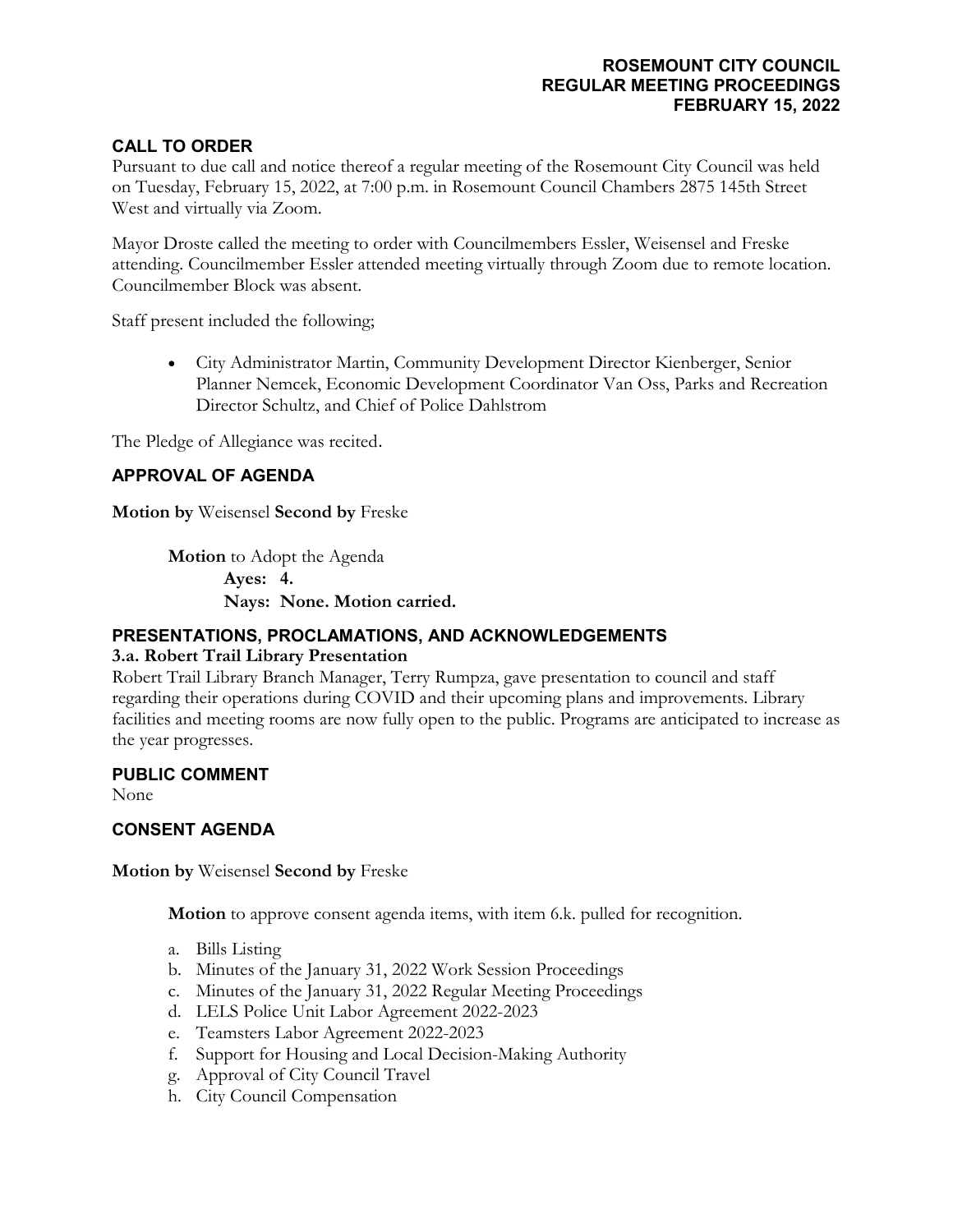- i. Application to Conduct Off-Site Gambling Irish Football Boosters
- j. Ball Field Use Agreement **-** ISD #917
- k. Receive Donations Parks & Recreation Department
- l. Request by Tamarack Land Development for Final Plat Approval of Ardan Place Second Addition
- m. Renewal of the Max Steininger, Inc. Small Scale Mineral Extraction Permit for 2022
- n. Dakota Aggregates Large Scale Mineral Extraction Permit Renewal through 2022

### **Ayes: Weisensel, Droste, Essler, Freske Nays: None. Motion carried.**

## **6.k. Receive Donations – Parks & Recreation Department**

Councilmember Weisensel pulled this item for further recognition and recognized First State Bank, Dakota Electric, Minnesota Energy Resources, Xcel Energy, and Rosemount Lions Club to thank them for their contributions.

**Motion by** Weisensel **Second by** Freske

## **Motion to Receive Donations – Parks & Recreation Department**

**Ayes: Droste, Essler, Freske, Weisensel Nays: None. Motion carried.**

## **PUBLIC HEARINGS**

**7.a. 21-54-TA Zoning Ordinance Text Amendment Discussion Changing Maximum Building Height in the R-4 High Density Residential Districts and the Downtown District** Economic Development Coordinator Van Oss provided a brief presentation on the proposed maximum building height ordinance amendment. Increasing the height to 4 stories, not to exceed 48', would allow for flexibility for site specific issues such as an uneven grade. Heights would be similar to the Morrison.

Mayor Droste opened the Public Hearing open at 7:24 p.m.

**Motion by** Droste **Second by** Weisensel

**Motion to** close the public hearing at 7:25 p.m.

Councilmember Weisensel and Mayor Droste stated that they did not see any issues with the text amendment to increase the maximum height.

**Motion by** Freske **Second by** Weisensel

**Motion to** Adopt a Recommend the City Council Adopt an Amendment to Sections 11-4-9 and 11-4-11 of the Zoning Ordinance Related to Maximum Building Heights in the R-4 High Density Residential District and the Downtown District.

**Ayes: Essler, Freske, Weisensel, Droste Nays: None. Motion carried.**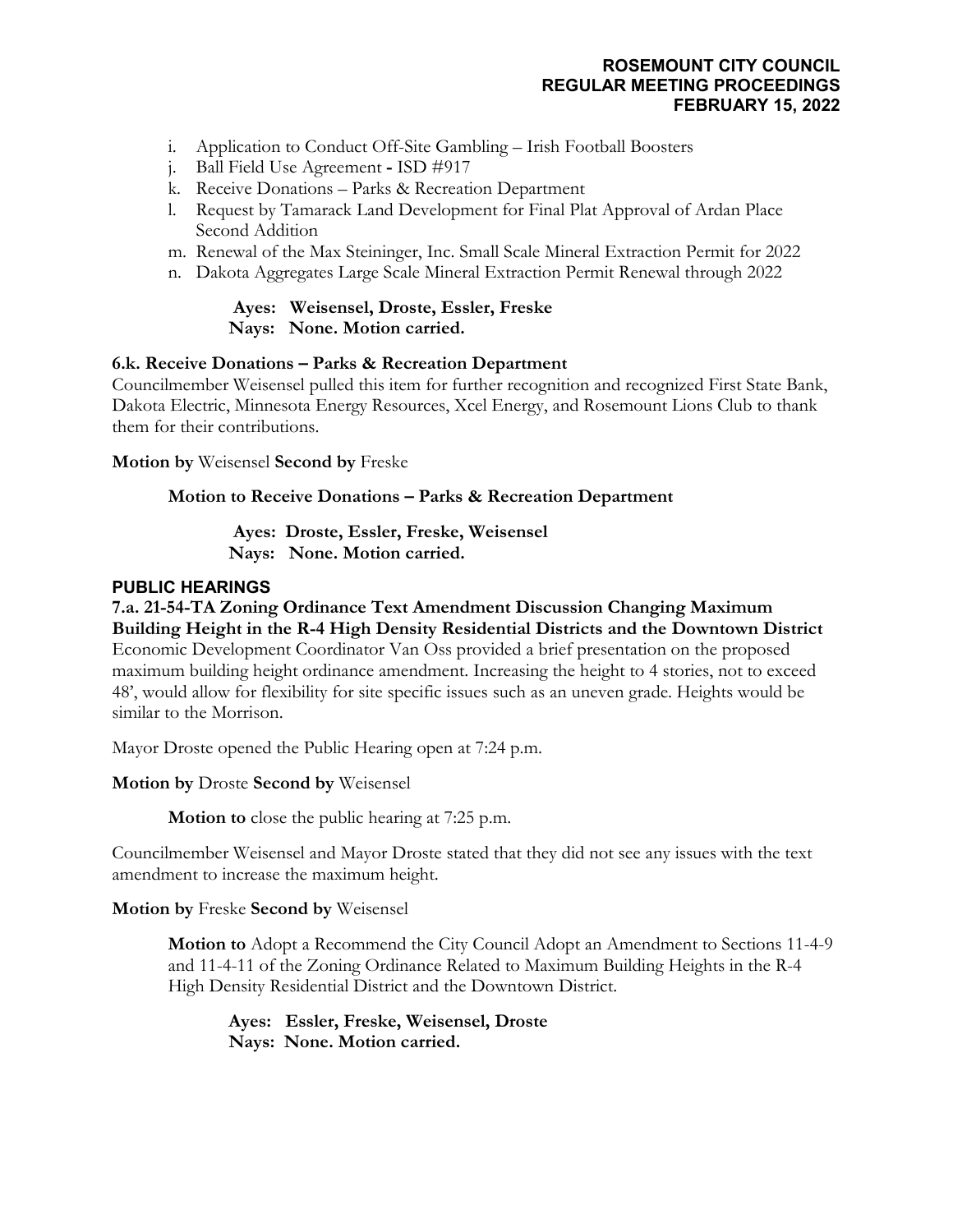### **7.b. Zoning Ordinance Text Amendment related to Balconies or Patios**

Economic Development Coordinator Van Oss provided a brief presentation of the zoning ordinance amendment to allow structures in which each of the separate dwelling units has its own private means of ingress and egress. This will allow for those dwellings to have barbeques or open flames on balconies or patios.

Mayor Droste opened the Public Hearing open at 7:29 p.m.

### **Motion by** Droste **Second by** Weisensel

**Motion to** close the public hearing at 7:29 p.m.

Mayor Droste questioned if the amendment will affect any existing housing structures. Van Oss advised that no current structures will be affected by the amendment.

**Motion by** Weisensel **Second by** Essler

**Motion to** Adopt an Ordinance Text Amendment to Section 6-3-5 of the Zoning Ordinance related to Fires or Barbeques on Balconies or Patios.

> **Ayes: Freske, Weisensel, Droste, Essler Nays: None. Motion carried.**

# **7.c. Request by Tamarack Land Development for the Vacation of Drainage and Utility Easement over Outlot A and B, Ardan Place First Addition**

Community Development Director Kienberger briefly discussed the blanket drainage and utility easement in Ardan Place First Addition.

Mayor Droste opened the Public Hearing open at 7:34 p.m.

Brian Theis, Senior Project Manager with Tamarack Land Development addressed council to note that the blanket easement was placed as an interim condition.

**Motion by** Droste **Second by** Freske

**Motion to** close the public hearing at 7:35 p.m.

No additional comments.

**Motion by** Freske **Second by** Weisensel

**Motion to** Adopt a Resolution Approving the Vacation of the Blanket Drainage and Utility Easement over Outlot A and B, Ardan Place First Addition.

**Ayes: Weisensel, Droste, Essler, Freske Nays: None. Motion carried.**